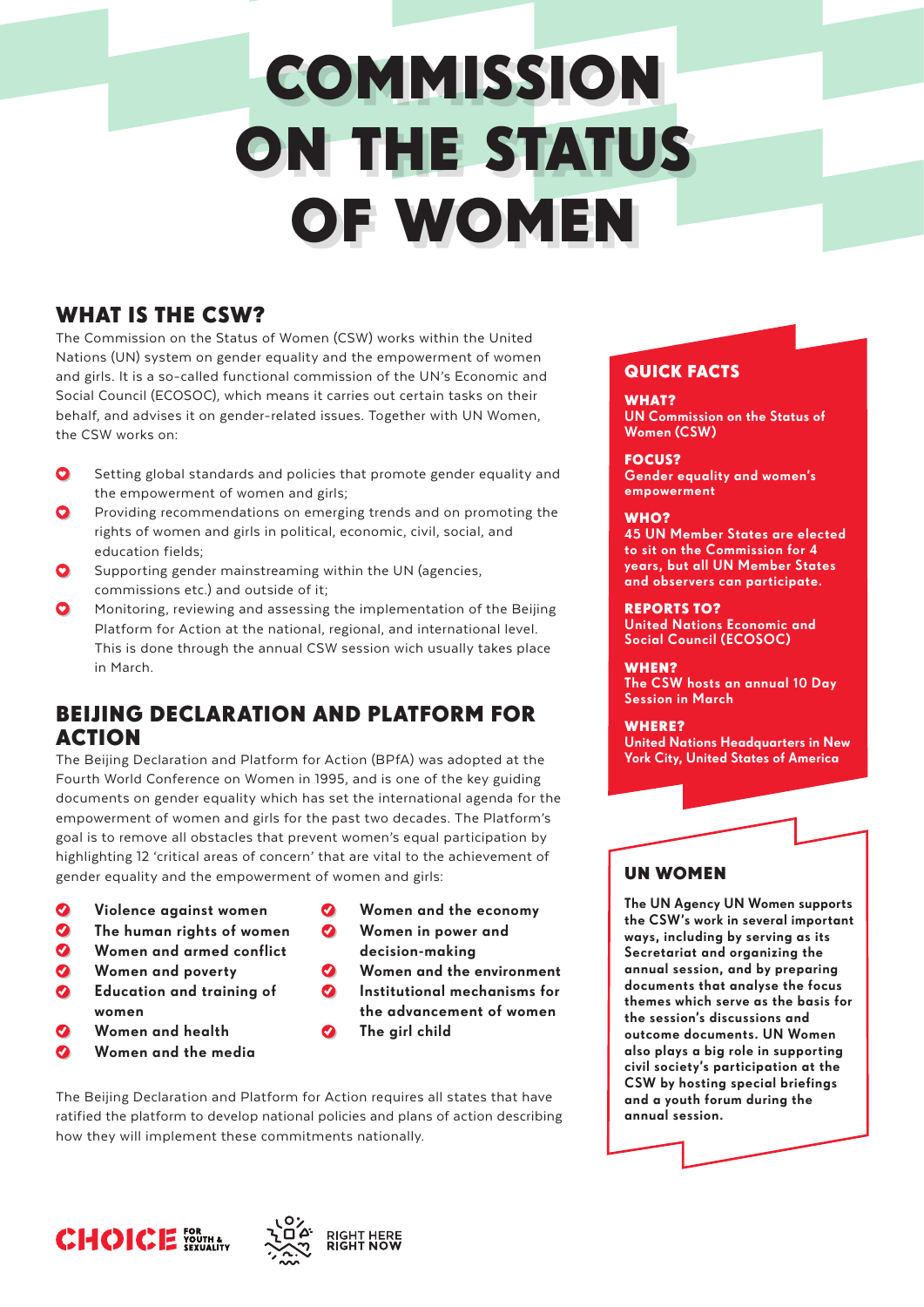## WHY IS THE CSW IMPORTANT?

Firstly, the annual session is a valuable opportunity to review global, regional, and national progress towards achieving gender equality, and women's and girl's empowerment, by identifying challenges and opportunities, and sharing best practices. It is also an important space where member states come together to re-confirm their commitment to achieving these goals, and set (new) global standards, norms, and policies that promote gender equality and the empowerment of women and girls worldwide.

Secondly, the CSW's outcome documents (the agreed conclusion and resolutions) are important advocacy tools, because they contain so-called 'agreed' language that was negotiated and which UN member states have publicly committed to, and can therefore be used to hold goverments accountable. Note, however, that some states put reservations on certain parts of the text, meaning that they will not implement this part of the agreement. It is therefore important that advocates continue to try and influence these documents to ensure that they reflect an increasingly more progressive agenda.

> For more information on UN language advocacy and how to influence check out our UN resources a[t choiceforyouth.org!](https://choiceforyouth.org)

## WHAT HAPPENS AT THE CSW?

Every year the CSW also hosts a 10-day session, usually in March, where UN member states (who send delegations to represent their country), civil society (citizens and organizations outside of the government and private sector), and gender experts gather at the UN headquarters in New York to discuss important issues related to gender equality and the empowerment of women and girls. The session tackles three themes that change annually: a priority theme, a review theme (this reviews the progress on implementing the agreed conclusions from an earlier year), and an emerging issue theme. These themes are based on one of the 12 issues of concern highlighted in the Beijing Platform (e.g. a priority theme could be ending violence against women).

At the end of the two weeks member states will also have negotiated a series of action-oriente[d outcome documents](http://www.unwomen.org/en/csw/outcomes)  in the form of agreed conclusions and resolutions, based on the themes up for discussion that year (although note that in exceptional cases, such as in 2012 and 2000, consensus on the agreed conclusions cannot be reached and no outcome documents are adopted). While civil society is not able to take part in the negotiations of these texts (unless they are invited to be a member of a delegation), they are still able to influence the process by advocating with different delegations to



include their issues in the text. Many civil society representatives act within so-called caucuses, for example the Women's Rights Caucus or the Youth caucus, where they can strategize and coordinate their work. Once adopted the outcomes and recommendations of the annual session are forwarded to ECOSOC for follow up.

The CSW is divided into two parts: the so-called "formals" which are open to all attendees, and the "informals" which are open only to member state delegations. In addition to the formals and informals, governments and civil society organizations will also host so-called "side-events" (e.g. panels, expert discussions, presentations, dialogues, exhibitions, film showing etc.) that delve into the special theme.

#### Formals

The CSW has several plenary sessions, known as the formals, which are open for all CSW attendees, and can be followed live via [UN TV. U](http://webtv.un.org/)sually some space is set aside during these sessions for civil society to provide oral statements. The formal segment of the CSW includes several interactive discussions and events, including:

- $\boldsymbol{\Omega}$ Ministerial segment: a series of roundtables and high-level interactive dialogues which are (unsurprisingly) attended by ministers and other high-level persons to ensure greater political commitment and buy-in;
- $\boldsymbol{\Omega}$ Interactive expert panels on the priority theme: experts from governments, the UN system, civil society, and other key stakeholder groups are invited to a panel to discuss the priority theme;
- $\bullet$ Interactive dialogue on the review theme: voluntary presentations by member states from different regions on the review theme, where states share their lessons learned, challenges, and best practices.

#### Informals

In contrast, the informals are only open to UN member state delegations, who spend the majority of the two weeks negotiating the outcome documents behind closed doors. These outcome documents are important tools for advocacy, as they are formal agreements that can be used to hold governments accountable to actually putting their words into action. For this reason it is vital that the outcome documents accurately reflect young people's needs and realities. Because delegations are ultimately the ones with the negotiating power, they are an important entry point for advocacy - if your delegation is willing to fight for your issue(s), you have a much higher chance of them making it into the final outcome document of the process. Before the CSW starts delegations have the opportunity to provide input on the first versions of an outcome document, so it is important to find out if there are any opportunities to share your feedback and standpoints ahead of time.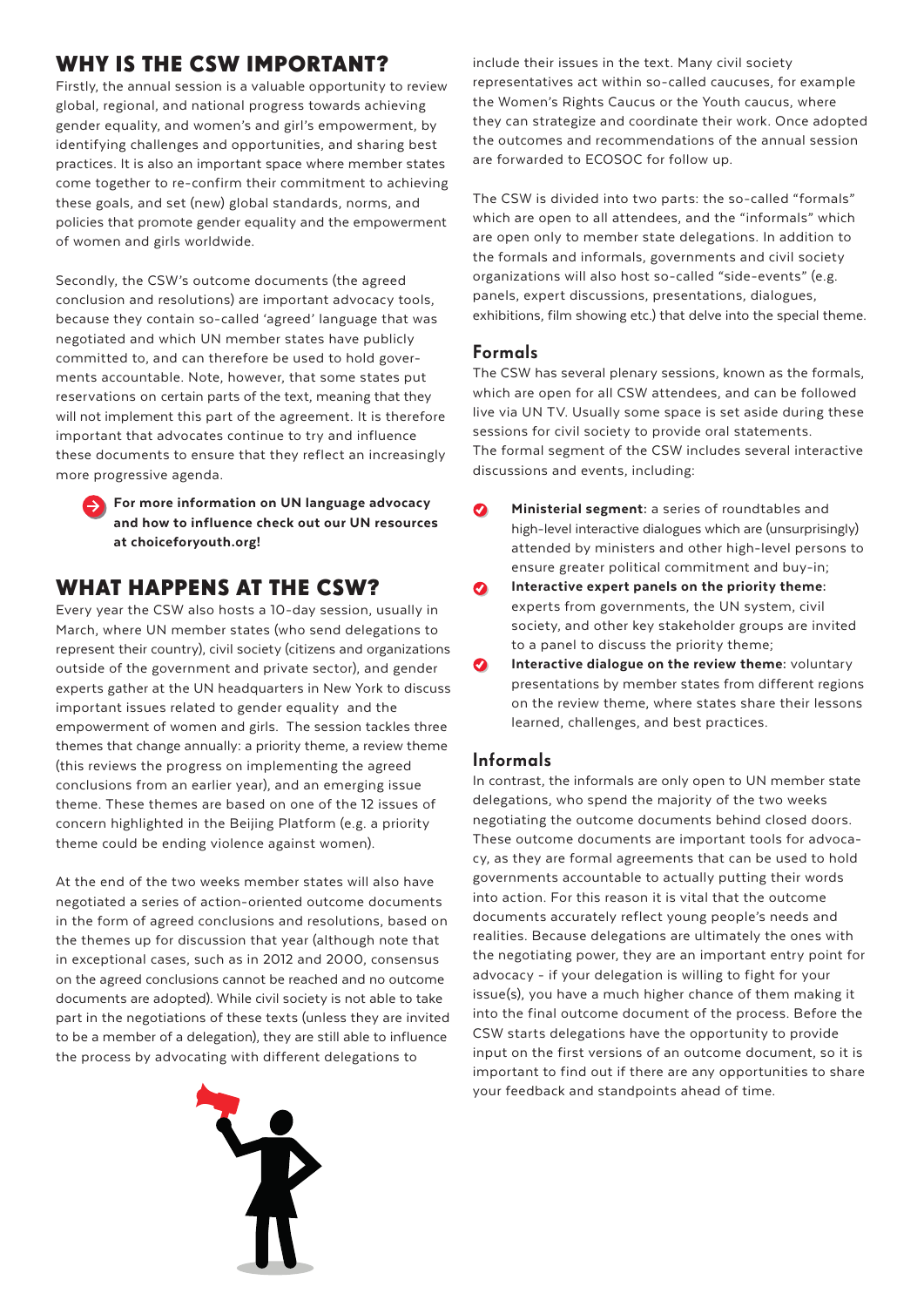

# WHY IS IT IMPORTANT FOR YOUNG PEOPLE TO BE INVOLVED?

First and foremost, young people have a fundamental right to co-decide on issues that concern us directly, as is guaranteed under articles 12 and 13 of th[e Convention on the Rights](http://www.ohchr.org/en/professionalinterest/pages/crc.aspx) of the Child (CRC). International agreements, such as those made at the CSW, have extremely important implications for the day-to-day realities of young people worldwide. For these agreements to effectively address young people's key issues, it is imperative that we are meaningfully involved in their design, implementation, and monitoring and evaluation; after all, no one understands the challenges young people face better than young people themselves!

Unfortunately, outside of topics like early and forced marriages and female genital mutilation/cutting, young people's issues don't receive much attention at the CSW, and even when young people are the topic of conversation we are rarely meaningfully involved. Young people's exclusion from these key decision making spaces means that our leaders prioritize their own beliefs and political gains above representing the needs and realities of young people back home. For this reason, it is more important than ever that a diverse and international group of young people are enabled to become meaningfully involved in UN processes like the CSW. Below you can find some ways you can start advocating for your issues at the CSW - be sure to also check out our other advocacy resources at choiceforyouth.org!

## HOW CAN I GET INVOLVED

#### The Top Five things you can do!



1. Collect evidence on the priority themes and how they affect young people, (e.g. create factsheets, reports, campaigns), and distribute this widely amongst the general population, relevant ministries, youth advocates, delegates etc.



2. Advocate for the meaningful consultation and inclusion of young people at the CSW (including their participation on delegations)



**3.** Advocate with delegations to include your issues and proposed language in the outcome documents of the CSW



4. Document and widely share the commitments made at the CSW to increase national awareness and commitment



5. Engage with your government and offer support to help implement the agreements, and monitor and evaluate their progress (e.g. by tracking policies and budget spending, but also by holding focus group discussions and interviews with young people to measure the impact)



For more information on how to do UN language advocacy please see our other UN resources and tools a[t choiceforyouth.org!](https://choiceforyouth.org)